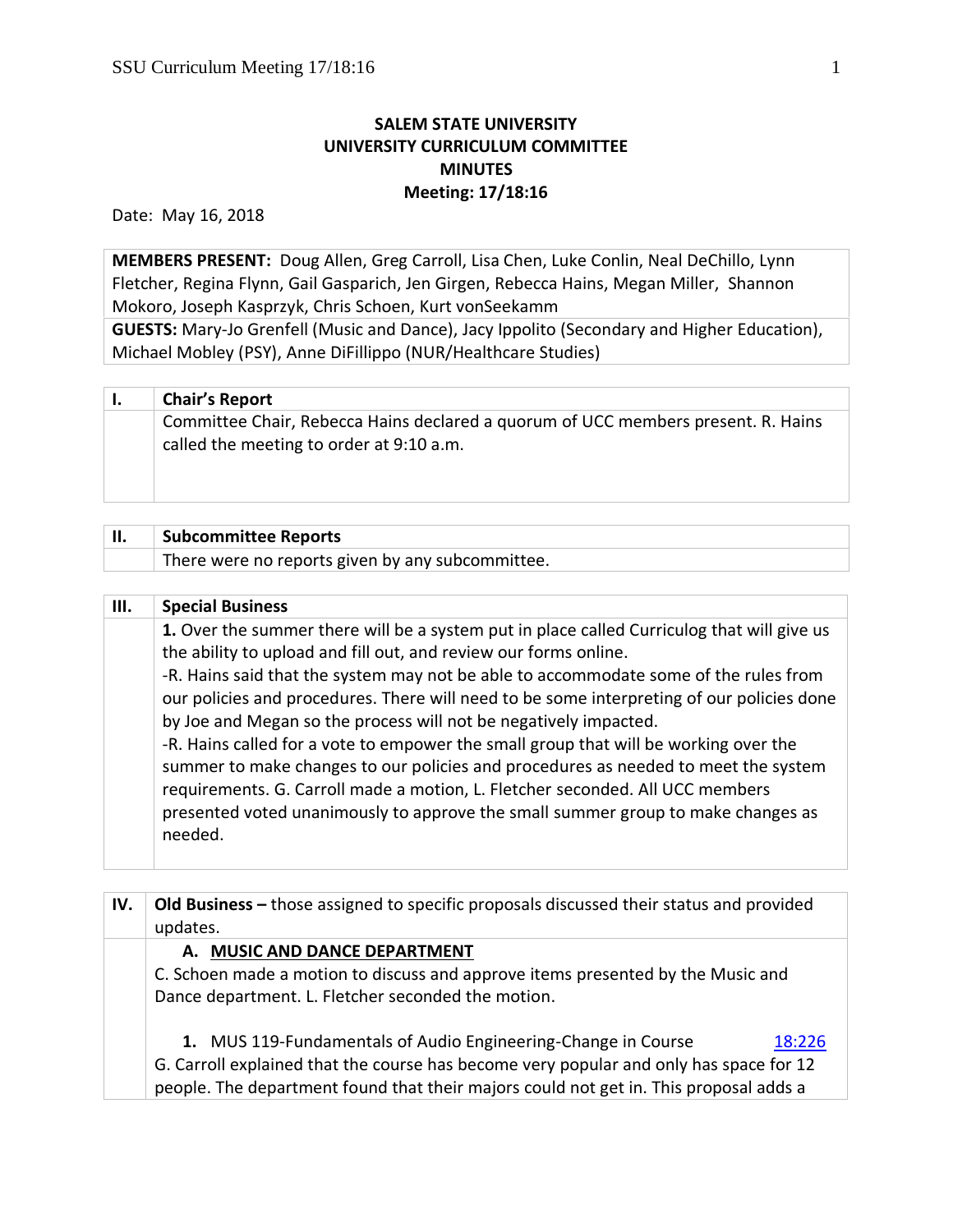pre-requisite to the course.

- **2.** MUS 511N-Seminar II for Music Majors Change in Course [18:029](https://polaris.salemstate.edu/governance/?trackingNum=18:029&search=all) The department is changing the course description. Mary-Jo Grenfell discussed why the department is changing the course description. -N. DeChillo expressed concern about this being a Directed Study and the impact of having this course listed as such and the cost. The UCC membership attempted to brainstorm an alternative solution to this course being a Directed Study. - R. Hains proposed a friendly amendment that the Directed Study not be required of all students – Indicated on the BA in Music Flowsheet: The senior year number of credits was changed to 3-4 credits and the total credits changed to 47-48 credits with an \*Some students will be required to take MUS500 concurrently with MUS511N per the direction of the Department Chair, dependent on the student's project selection
- **3.** BA-Music Change in Flowsheet [18:263](https://polaris.salemstate.edu/governance/?trackingNum=18:263&search=all) -See above note
- **4.** MUS232N-Music Theory II-Change in Course [18:264](https://polaris.salemstate.edu/governance/?trackingNum=18:264&search=all) Specific grade requirement **5.** MUS233-Ear Training II-Change in Course [18:265](https://polaris.salemstate.edu/governance/?trackingNum=18:265&search=all)
	- Specific grade requirement
- **6.** MUS170-Altavoce Treble Chorus-Change in Course [18:266](https://polaris.salemstate.edu/governance/?trackingNum=18:266&search=all)
	- Change in terminology from "nonspecific gender" to "gender non-specific"

There being no further discussion, R. Hains called for the vote. All UCC members present voted unanimously in favor of approving the above items.

## **B. HEALTHCARE STUDIES DEPARTMENT**

L. Fletcher made a motion to discuss item 18:155 presented by the Healthcare Studies Department. J. Girgen seconded the motion.

**1.** BHS201-Health Disparities in the U.S. in the 21<sup>st</sup> Century-New Course-CS [18:155](https://polaris.salemstate.edu/governance/?trackingNum=18:155&search=all)

- Part of a bigger packet that the UCC reviewed in the fall. The appropriate subcommittee (CS) approved the course. A. DiFilippo came to speak to the development of this course and its importance.
- The UCC will look into whether students are allowed to take 1 course to count for DPDS and 1 other Gen Ed category.

There being no further discussion, R. Hains called for the vote. All UCC members present voted unanimously to approve this item.